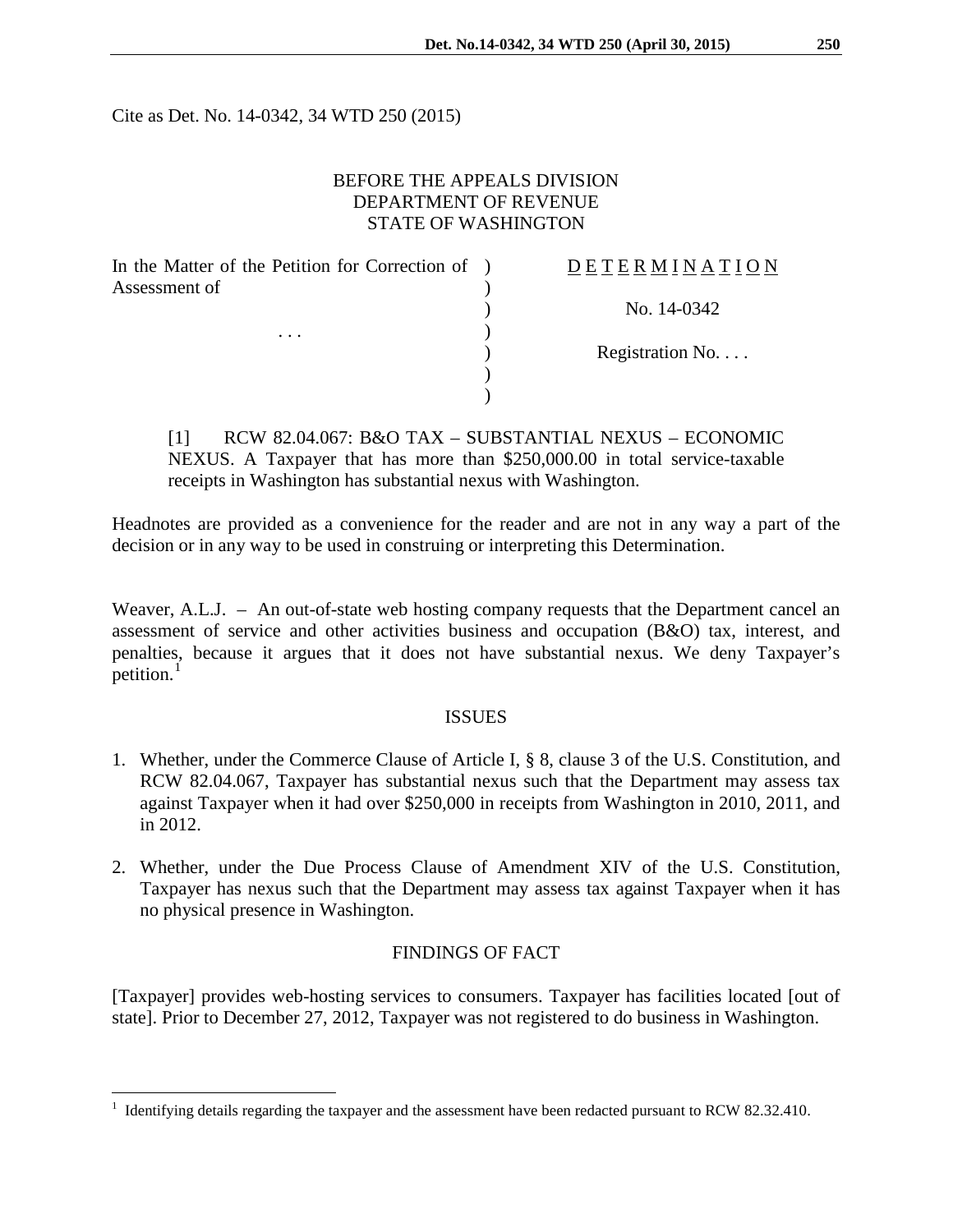Earlier in 2012, the Compliance Division of the Department of Revenue (Department) contacted Taxpayer because Taxpayer was not registered to do business in Washington. On October 24, 2012, the Compliance Division mailed an inquiry letter and the Washington Business Activities Questionnaire (WBAQ) to Taxpayer. On November 23, 2012, Taxpayer provided a completed WBAQ, signed by its general counsel. The WBAQ states that Taxpayer:

- Provides services to Washington customers;
- Had \$920,000.00 in sales to Washington for the years 2005 through 2011;
- Makes sales to consumers; and
- Delivers products or services over the Internet.

On December 27, 2012, Taxpayer filed a Business License Application in Washington. In e-mail correspondence with the Compliance Division, Taxpayer confirmed that its Washington income exceeded \$250,000.00 in 2010, 2011, and in 2012.

On September 30, 2013, the Department issued Assessment No. . . . totaling \$. . . . That amount included \$... in service and other activities B&O tax, a delinquency penalty of \$..., \$... in interest, a 5% assessment penalty of \$. . . , and a 5% unregistered business penalty of \$. . . . In its Agent's Detail of Differences and Instructions to Taxpayer, the Compliance Division states that "Taxpayer has not established physical nexus presence in Washington State" and, for that reason, the Compliance Division did not assert retail sales tax or retailing B&O tax on Taxpayer's retailtaxable activities. The Department only assessed tax on Taxpayer's income from its servicetaxable web-hosting activities.

Taxpayer appeals the assessment.

## ANALYSIS

Washington imposes a business and occupation ("B&O") tax "for the act or privilege of engaging in business" in this state. RCW 82.04.220. The tax rate varies based on the type of business activity the taxpayer engages in, and the statute provides numerous classifications of activities. Taxpayers engaging in . . . businesses in this state not otherwise classified in Chapter 82.04 RCW are subject to the service and other activities B&O tax, measured by the "gross income of the business." RCW 82.04.290(2). Taxpayer does not dispute that its business activity is not otherwise classified in Chapter 82.04 RCW, and, therefore, does not dispute that its business activity, if taxable in Washington, is properly taxable under the service and other activities B&O tax classification. Income taxable under the service and other activities B&O tax classification is apportionable income, as it is income generated from engaging in apportionable activities. *See* RCW 82.04.460(4).

The B&O tax is "extensive and is intended to impose . . . tax upon virtually all business activities carried on in the State." *Analytical Methods, Inc. v. Dep't of Revenue*, 84 Wn. App. 236, 241, 928 P.2d 1123 (1996) (quoting *Palmer v. Dep't of Revenue*, 82 Wn. App. 367, 371, 917 P.2d 1120 (1996)). "Business" is defined broadly to include "all activities engaged in with the object of gain, benefit, or advantage to the taxpayer or to another person or class, directly or indirectly." RCW 82.04.140.

Notwithstanding the broad definition of "business" in RCW 82.04.140 that essentially includes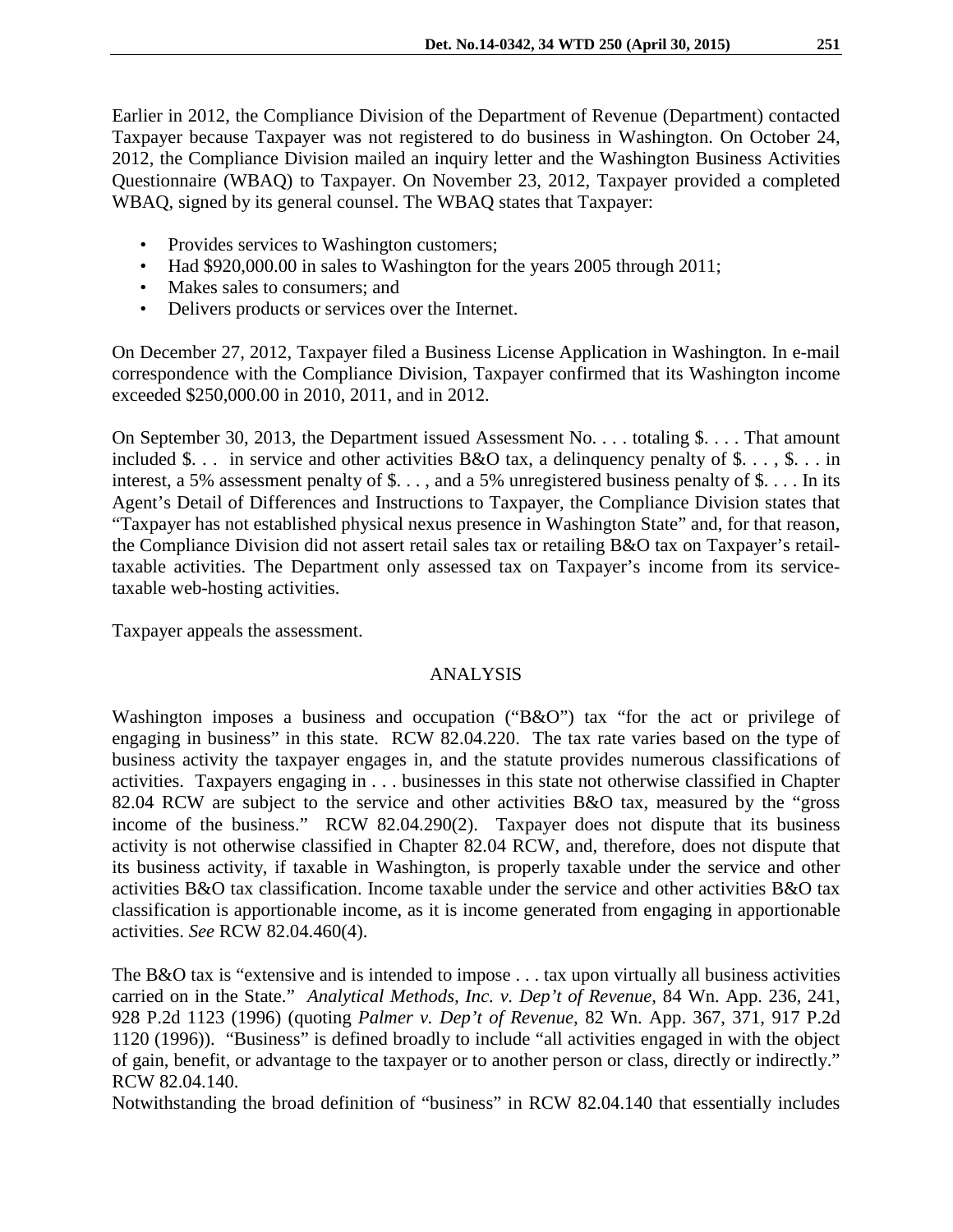all business activities that benefit a taxpayer, a state cannot tax transactions that do not have sufficient connection or "nexus" with that state. *See, e.g.*, *Complete Auto Transit, Inc. v. Brady*, 430 U.S. 274, 279, 97 S. Ct. 1076, 51 L.Ed.2d 326 (1977); *Tyler Pipe Industries, Inc. v. Dep't. of Revenue*, 483 U.S. 232, 250, 107 S. Ct. 2810, 97 L.Ed.2d 199 (1987); *Quill Corp. v. North Dakota*, 504 U.S. 298 (1992); Det. No. 05-0376, 26 WTD 40 (2007). This nexus requirement flows from limits on a state's jurisdiction to tax found in both the Due Process Clause and the Commerce Clause of the United States Constitution. *Quill,* 504 U.S. at 305; Det. No. 01-188, 21 WTD 289 (2002); *Lamtec Corp. v. Dep't of Revenue,* 170 Wn.2d 838, 246 P.3d 788 (2011) ("A tax on an out-of-state corporation must satisfy by the requirements of the due process clause of the Fourteenth Amendment and the commerce clause."). Further, the requirements of the Due Process Clause and the Commerce Clause "pose distinct limits on the taxing powers of the States" and these "two constitutional requirements differ fundamentally, in several ways." *Quill,*  504 U.S. at 305.

### 1. Substantial Nexus Requirement Under the Commerce Clause

 $\overline{a}$ 

The United States Supreme Court has identified certain requirements under the Commerce Clause in order for a state to impose tax on an out-of-state business. In *Complete Auto,* the Court held that the Commerce Clause requires that the tax: (1) be applied to an activity with "substantial nexus" with the taxing state, (2) be fairly apportioned, (3) not discriminate against interstate commerce, and (4) be fairly related to the services provided by the state. *Complete Auto,* 430 U.S. at 279.

Here, the only element under the *Complete Auto* test that Taxpayer challenged is the first element, "substantial nexus." Taxpayer argued on appeal that it lacked "substantial nexus" in Washington because it did not have any physical presence in Washington. Taxpayer argued that it does not have substantial nexus with Washington, because its activities are performed entirely outside of Washington.

Taxpayer argues that, while many state courts have concluded that physical presence is not required to establish substantial nexus for state *net income tax* purposes,<sup>[2](#page-2-0)</sup> the Washington B&O tax is distinguishable, because it is an activity-based gross receipts tax. Taxpayer specifically cites *Gwin, White & Prince, Inc. v. Henneford*, 305 U.S. 434 (1938), for the proposition that the Washington B&O tax is subject to different constitutional analysis than a net income tax, arguing that the U.S. Supreme Court concluded that Washington's B&O tax was unconstitutional to the extent "measured by gross receipts derived from activities . . . which extend beyond the territorial limits of the taxing state." *Gwin, White & Prince*, 305 U.S. at 439. We note, however, that the Washington Supreme Court has interpreted the holding in *Gwin, White & Prince*, to stand for the proposition that the tax at issue was invalid because it was applied to the entire volume of interstate commerce rather than being "apportioned to the activities within the state." *Ford Motor Co. v. City of Seattle*, 160 Wn.2d 32, 46, 156 P.3d 185 191 (2007) (distinguishing *Gwin, White & Prince*, 305 U.S. 434). Taxpayer also cites *Oklahoma Tax Comm'n v. Jefferson* 

<span id="page-2-0"></span><sup>2</sup> Taxpayer cites the following authorities for this proposition: *KFC Corp. v. Iowa Dep't of Revenue*, 792 N.W.2d 308 (Iowa 2010); *Capital One Bank v. Comm'r of Revenue*, 899 N.E.2d 76 (Mass. 2009); *Geoffrey, Inc. v. S.C. Tax Comm'n*, 437 S.E.2d 139 (S.C. 1993); *Tax Comm'r v. MBNA Am. Bank, N.A.*, 640 S.E.2d 226 (W.Va. 2006). *Contra J.C. Penney Nat'l Bank v. Johnson*, 19 S.W.3d 831 (Tenn. Ct. App. 1999); *Rylander v. Bandag Licensing Corp.*, 18 S.W.3d 296 (Tex. Ct. App. 2000); *Galland Henning Nopak, Inc. v. Combs*, 317 S.W.3d 841 (Tex. Ct. App. 2010).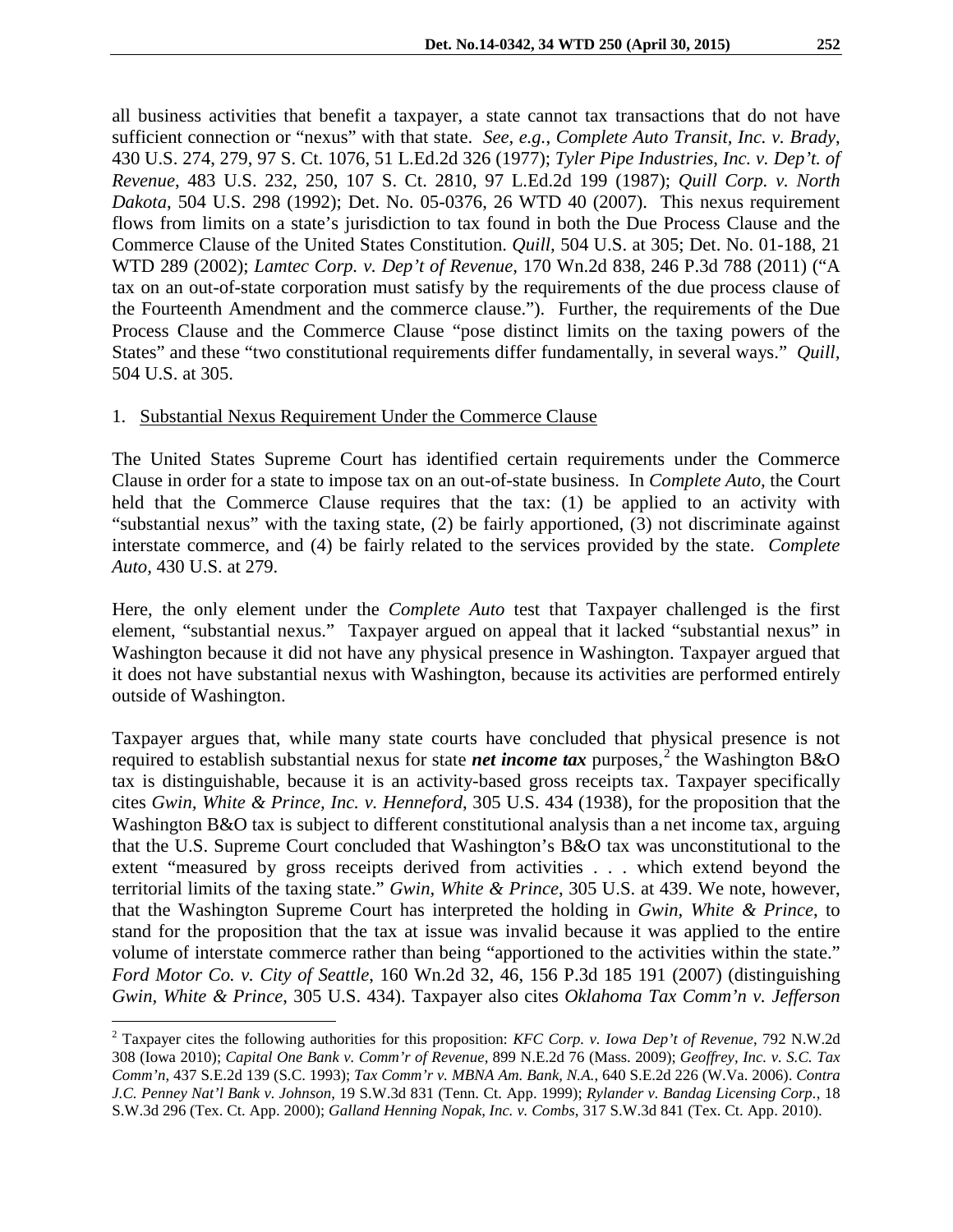*Lines, Inc.*, 514 U.S. 175 (1995), claiming that it affirms the holding in *Western Live Stock v. Bureau of Revenue*, 303 U.S. 250 (1938), that "the sales of services to be performed wholly in one state are taxable by that State." *See Oklahoma Tax Comm'n*, 514 U.S. at 188 (citing *Western Live Stock*, 303 U.S. 250). Taxpayer cites these authorities to support its argument that Washington has no claim to tax any portion of the receipts from Taxpayer's services, because Taxpayer performed its services outside of Washington.

Washington's definition of "substantial nexus" is in RCW 82.04.067, which codified that term in 2010. Under RCW 82.04.067, a person engaging in a service activity is deemed to have substantial nexus with Washington if the person is:

- (a) An individual and is a resident or domiciliary of this state;
- (b) A business entity and is organized or commercially domiciled in this state; or
- (c) A nonresident individual or a business entity that is organized or commercially domiciled outside this state, and in any tax year the person has:
	- (i) More than fifty thousand dollars of property in this state;
	- (ii) More than fifty thousand dollars of payroll in this state;
	- (iii) More than two hundred fifty thousand dollars of receipts from this state;<sup>[3](#page-3-0)</sup> or
	- (iv) At least twenty-five percent of the person's total property, total payroll, or total receipts in this state.

RCW 82.04.067(1). RCW 82.04.067(6) further makes clear that the physical presence requirement applies only for purposes of taxes imposed on activities not included in the definition of apportionable activities in RCW 82.04.460 (such as retailing). Thus, under Washington law, so long as Taxpayer had more than \$250,000.00 in 2010, 2011, and 2012 of "receipts from this state" from an apportionable activity, we must find that Taxpayer has substantial nexus, regardless of whether it has physical presence in Washington.<sup>[4](#page-3-1)</sup> The Washington Supreme Court describes the nexus requirement thusly:

The United States Supreme Court has made clear that an established sales force is *sufficient* to satisfy the nexus requirement. It has not held that an established sales force (or a physical presence) is a *requirement* to establish the requisite nexus.

 $\overline{a}$ 

<span id="page-3-0"></span><sup>&</sup>lt;sup>3</sup> RCW 82.04.067(5)(a) requires the Department to review "the cumulative percentage change in the consumer price index" each December, and adjust the nexus threshold amounts to reflect the change in the consumer price index.

<span id="page-3-1"></span>For the years in question in this case, however, the threshold remained at \$250,000. See WAC 458-20-19405(2)(a).<br><sup>4</sup> Taxpayer cites certain Washington Tax Decisions in its briefing as standing for the proposition that phys presence may be required for nexus in Washington. *E.g.*, Det. No. 96-147, 16 WTD 117 (1996); Det. No. 01-188, 21 WTD 289 (2001). We note that these WTDs predate the statutory enactment of RCW 82.04.067 and the *Lamtec*  decision. In light of the newly enacted nexus statute and the recent Washington Supreme Court guidance, the cited WTDs are of no utility in this matter.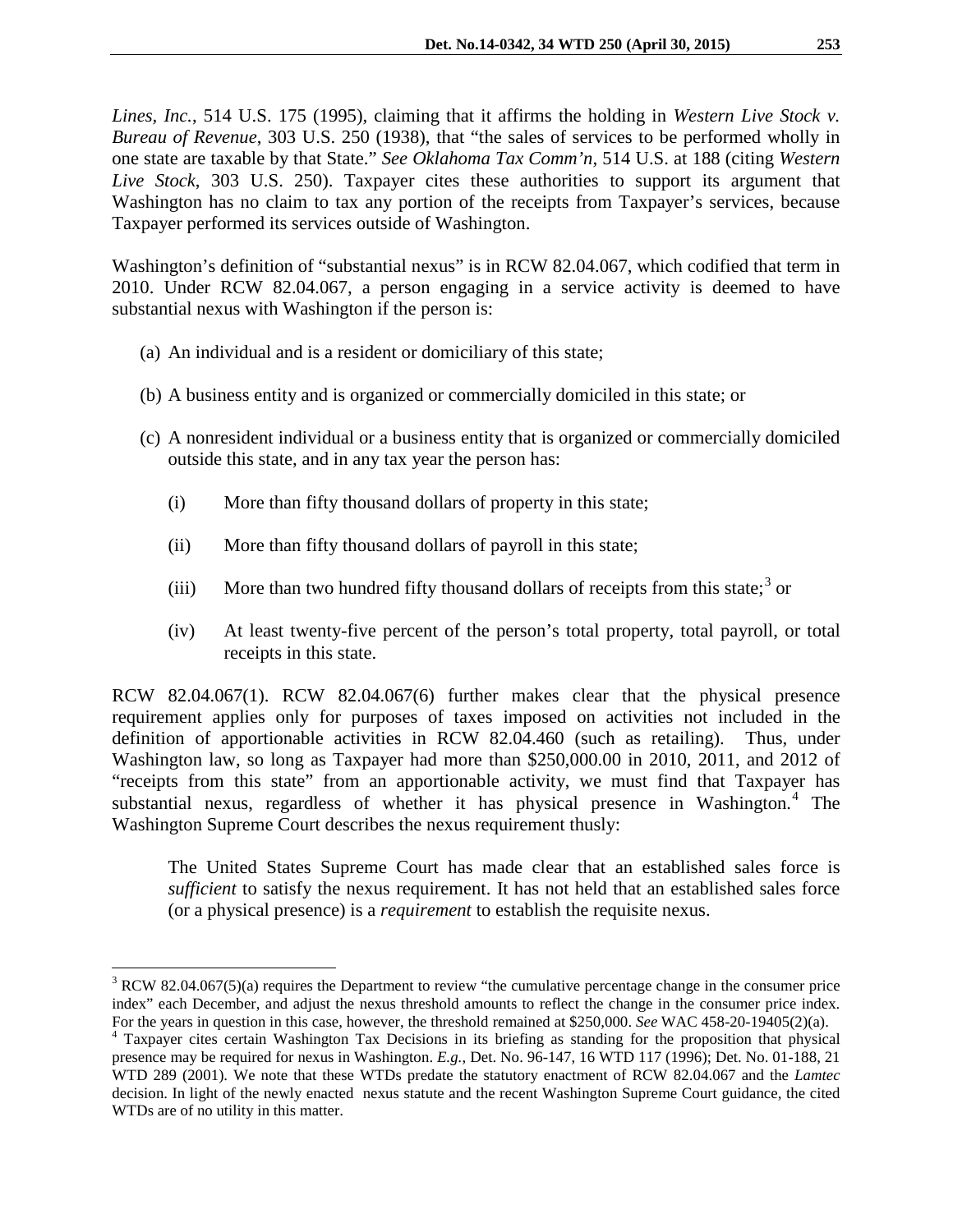*Lamtec*, 170 Wn.2d at 845, 246 P.3d at 792 (citing *Quill*, U.S. at 315; *Nat'l Geographic Soc. v. Cal. Bd. of Equalization*, 430 U.S. 551 (1977).

In this case, Taxpayer concedes that it had more than \$250,000.00 in total receipts from webhosting services for Washington customers in 2010, 2011, and 2012. There is no dispute in this case that the income at issue in this case is generated by Taxpayer's web-hosting services, an activity subject to service and other activities B&O tax under RCW 82.04.290(2), which is an apportionable activity under RCW 82.04.460. These amounts clearly meet the receipts threshold of \$250,000.00. RCW 82.04.067(1)(c)(iii). As such, Taxpayer had substantial nexus in 2010, 2011, and 2012.

We hold that Taxpayer meets the statutory nexus threshold in RCW 82.04.067(1)(c)(iii). For these reasons, we hold that the Department's application of the economic nexus statute to assess service and other B&O tax on Taxpayer's apportionable activities did not violate the Commerce Clause. Moreover, even if the statutory definition of "substantial nexus" as codified in RCW 82.04.067 were facially unconstitutional, we do not have authority to rule on that issue. *Bare v. Gorton*, 84 Wn.2d 380, 383, 576 P.2d 379 (1974) ("An administrative body does not have the authority to determine the constitutionality of the law it administers; only the courts have that power."); *see also* Det. No. 98-083, 17 WTD 271 (1998).

### 2. Requirements for Taxation Under the Due Process Clause

The Due Process Clause requires two things in order for a state to tax an out-of-state business. First, there must be "some definite link, some minimum connection, between a state and the person, property or transaction it seeks to tax." *Quill,* 504 U.S. at 306 (citing *Miller Brothers Co. v. Maryland,* 347 U.S. 340, 344-45, 74 S.Ct. 535 (1954)). Second, "the income attributed to the state for tax purposes "must be rationally related to 'values connected with the taxing State.'" *Quill,* 504 U.S. at 306 (quoting *Moorman Mfg. Co. v. Bair,* 437 U.S. 267, 273, 98 S.Ct. 2340 (1978)). RCW 82.04.066 addresses the first requirement by defining the term "engaging within this state," when used in connection with any apportionable activity defined by RCW 82.04.460, as meaning that a person generates gross income from sources within this state, "regardless of whether the person is physically present in this state." RCW 82.04.066 (emphasis added). RCW 82.04.462 addresses the second requirement by attributing apportionable income to Washington through the use of a receipts factor formula where a taxpayer's apportionable Washington income is divided by the taxpayer's worldwide apportionable gross income. *See* RCW 82.04.462(3)(a).

With respect to the first requirement, The *Quill* Court relied heavily on judicial jurisdiction cases to determine if a taxpayer had "minimum contacts" with the taxing state such that taxing that taxpayer did not offend "traditional notions of fair play and substantial justice." *Quill,* 504 U.S. at 307 (citing *Int'l Shoe Co. v. Washington,* 326 U.S. 310, 316, 66 S.Ct. 154 (1945)). The *Quill*  Court stated the following:

Applying these principles, we have held that if a foreign corporation purposefully avails itself of the benefits of an economic market in the forum State, it may subject itself to the State's *in personam* jurisdiction even if it has no physical presence in the State.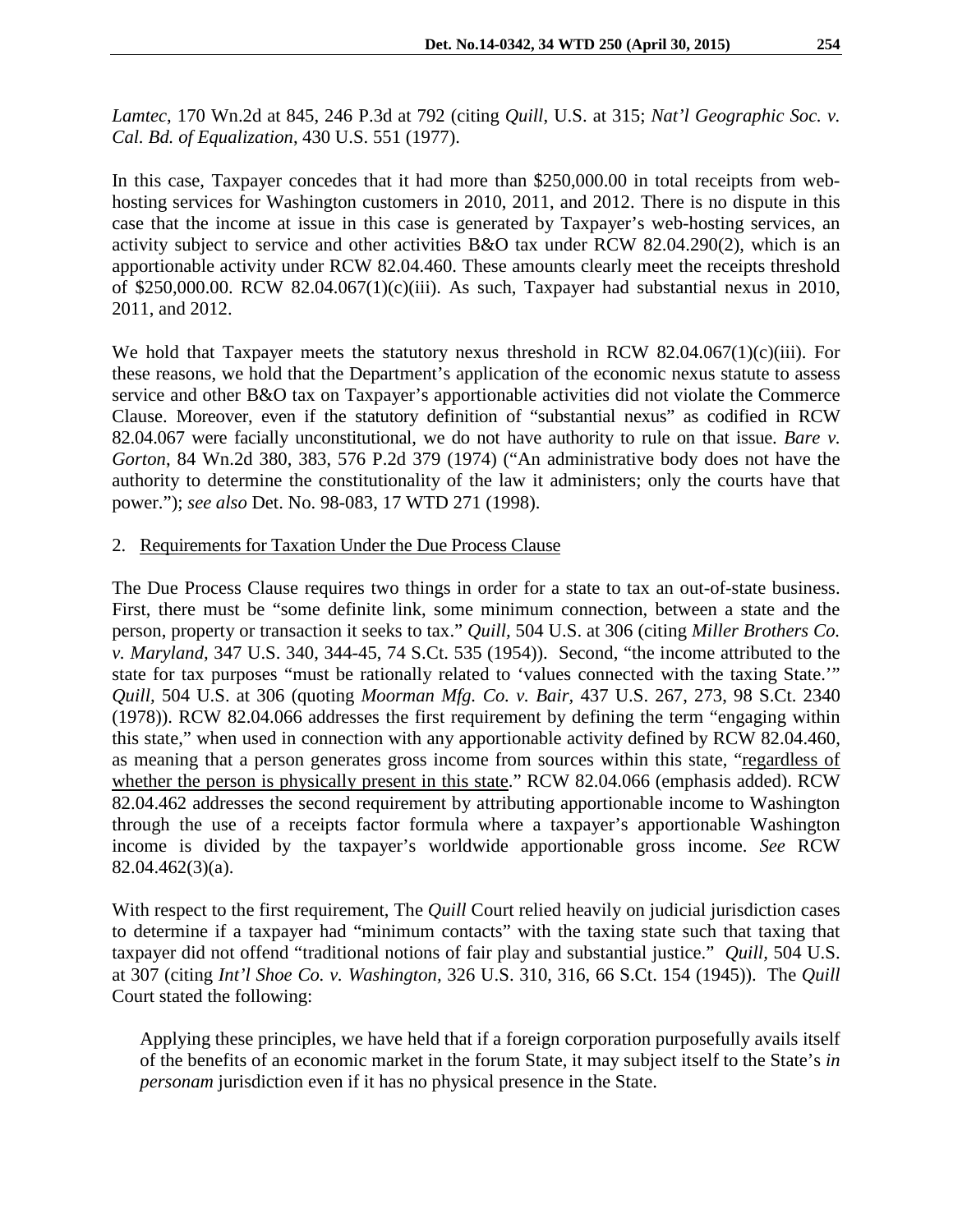*Quill,* 504 U.S. at 307. The Court went on to quote its previous decision in *Burger King Corp. v. Rudzewicz*, 471 U.S. 462, 105 S.Ct. 2174 (1985):

Jurisdiction in these circumstances may not be avoided merely because the defendant did not *physically* enter the forum State. Although territorial presence frequently will enhance a potential defendant's affiliation with a State and reinforce the reasonable foreseeability of suit there, it is an inescapable fact of modern commercial life that a substantial amount of business is transacted solely by mail and wire communications across state lines, thus obviating the need for physical presence within a State in which business is conducted. So long as a commercial actor's efforts are "purposefully directed" toward residents of another State, we have consistently rejected the notion that an absence of physical contacts can defeat personal jurisdiction there.

*Burger King Corp.*, 471 U.S. at 476 (emphasis in original). The *Quill* Court's reasoning makes clear that any efforts that are "purposefully directed" toward residents of the taxing state will satisfy the first requirement of the due process test even if there is "an absence of physical contacts" in that state. *See also* Det. No. 93-120, 14 WTD 7 (1994).

Here, Taxpayer argues that it the receipts that Washington is attempting to tax are not "rationally related to values connected with the taxing State." We disagree. Taxpayer receives gross income from customers within Washington in return for Taxpayer hosting the Washington customers' websites. We conclude that because Taxpayer's income from web-hosting services provided to Washington customers exceeds the statutory thresholds in RCW 82.04.067, it is clear that Taxpayer purposefully availed itself of the benefits of the economic market in Washington. Therefore, we conclude that Taxpayer has adequate minimum contacts with residents of Washington sufficient to satisfy the first requirement of the due process test.

With respect to the second requirement, wide latitude is given to a state's selection of a method for attributing value of the enterprise. *Moorman Mfg. Co.,* 437 U.S. at 274. Such a selection "will only be disturbed when the taxpayer has proved by 'clear and cogent evidence' that the income attributed to the State is in fact 'out of all appropriate proportion to the business transacted'" or has 'led to a grossly distorted result.'" *Id.* (citations omitted). *See also Exxon Corp. v. Dep't of Revenue,* 447 U.S. 207, 227 (1980) (holding that a state's taxing formula satisfies the second requirement of the Due Process Clause if it is not inherently arbitrary and does not tax a portion of the taxpayer's income out of all appropriate proportion to the business transacted in that state). According to the United States Supreme Court in *Moorman*, where a state has shown that some minimal connection exists, income attributed to the taxing state need only be "rationally related" to values connected with the state. *Moorman*, 437 U.S. at 272-73.

Here, Taxpayer argues that because the physical activities related to its web-hosting services are performed entirely outside Washington, the tax on those activities is not "rationally related to values connected with the taxing state." Again, we disagree. Taxpayer has not offered "clear and cogent evidence" that the taxation of income earned on services provided to customers in Washington is arbitrary, is not in proportion to, or is not "rationally related" to the business Taxpayer transacted that was attributed to Washington. Therefore, we conclude that, as applied,